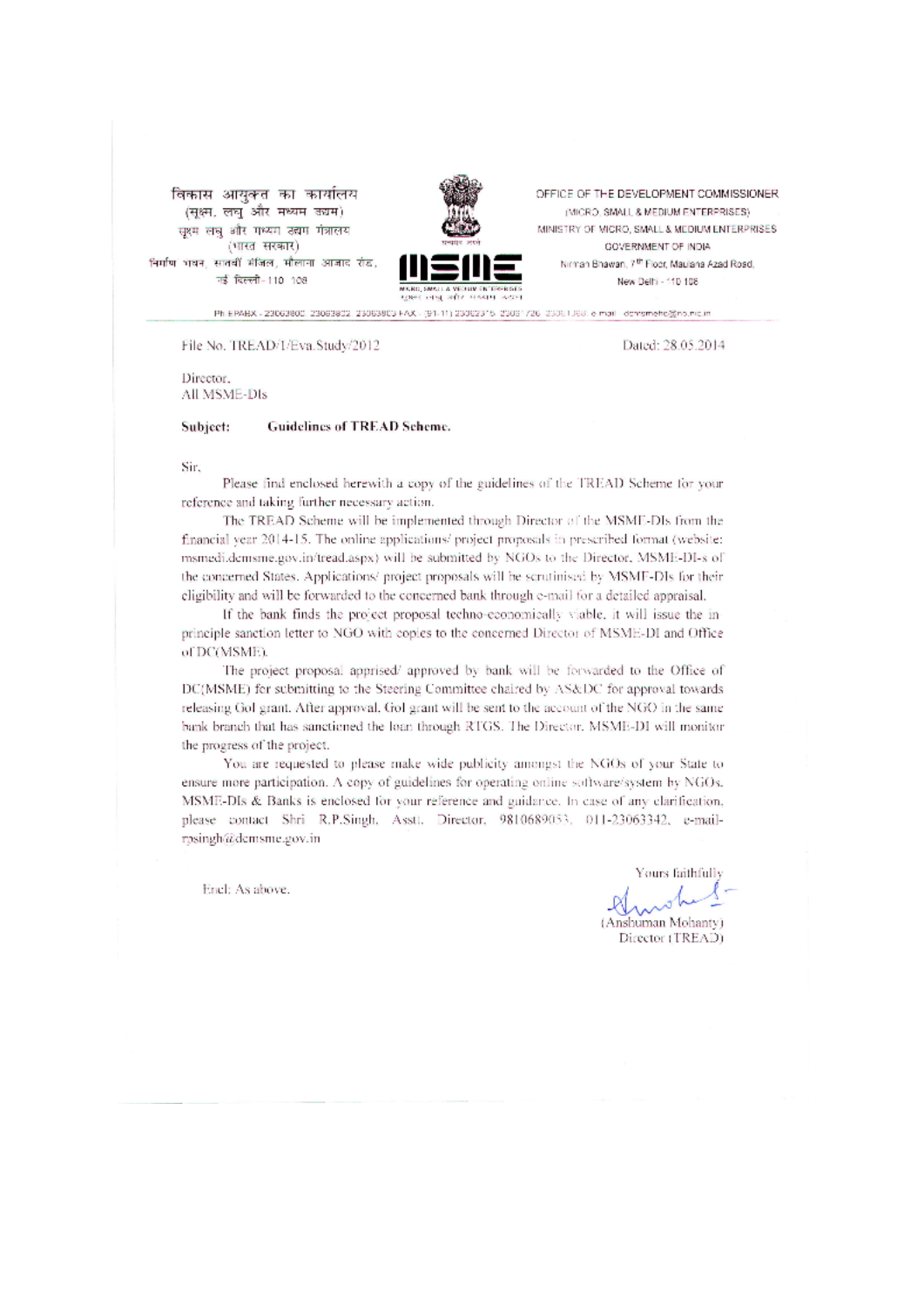# **Office of Development Commissioner (MSME) Government of India Ministry of Micro, Small,& Medium Enterprises 7th Floor, Nirman Bhawan , New Delhi**

# **Guidelines on Trade Related Entrepreneurship Assistance and Development (TREAD) Scheme for Women for 12th Plan**

## **1. INTRODUCTION**

Women have been among the most disadvantaged and oppressed sections of our country with regard to access to and control over resources. Problems faced by them and particularly for those who are illiterate and semi-illiterate both in rural and urban areas continue to be grave. In order to alleviate their problems, Govt. of India had launched a scheme titled "Trade Related Entrepreneurship Assistance and Development (TREAD) "during the 9th plan period. The scheme envisaged economic empowerment exclusively of women through trade related training, information and counseling extension activities related to trades, products, services etc. The Scheme has provided for financial loans through NGOs who were also provided GoI grant for capacity building. This Assistance was to be provided for self-employment ventures by women for pursuing any kind of **non-farm activity.** 

#### **2. OBJECTIVE**

Experience has revealed that apart from counseling and training, delivery of credit poses the most serious problem for the poor women. Furthermore, there is dearth of information with regard to existing status of women and their common needs for providing necessary support. Therefore, it was considered necessary that if poor women are to be economically empowered, appropriate programmes and schemes are to be designed so as to assist them in all respects. Since such women will not be able to have an easy access to credit, it has also been envisaged that the credit will be made available to applicant woman through NGOs who would be capable of handling funds in an appropriate manner. These NGOs will not only handle the disbursement of such loans needed by women but would also provide them adequate counseling & training for taking up productive activities. The focal point of the scheme is to provide grant assistance to the nodal NGO which has been sanctioned bank loan for passing through the same to eligible women for taking up non-farm activities.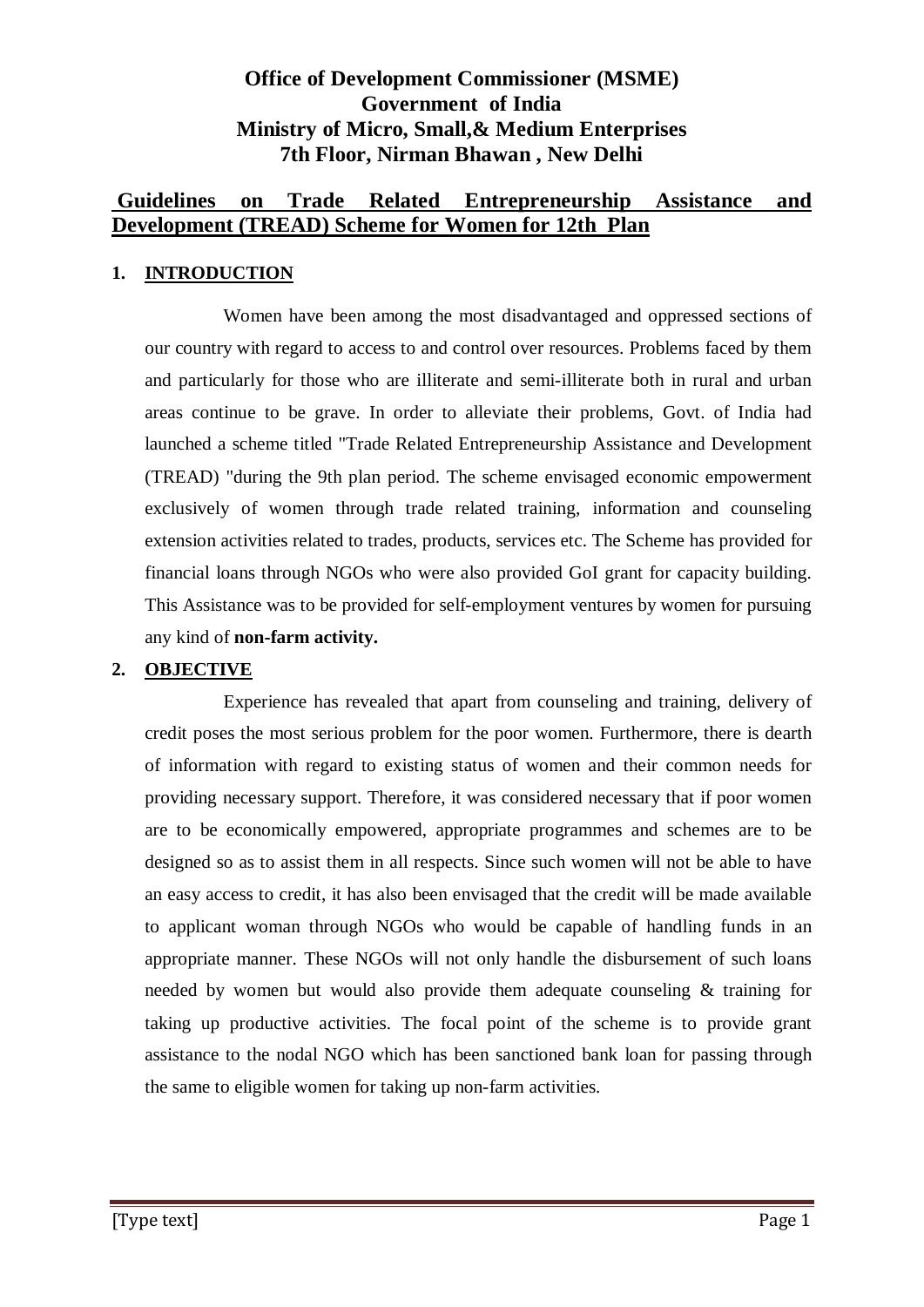#### **3. SALIENT FEATURES**

## **3.1 Credit**

There is a provision for Government of India Grant up to 30% of the loan/ credit maximum up to Rs. 30.00 lakh as appraised by lending institution/ banks. The lending institutions/ banks would finance loan assistance for women through NGO for undertaking non-farm activities , who usually have no easy access to credit from banks due to cumbersome procedures and because of their inability to provide adequate security demanded by banks in the form of collaterals. GOI Grant and the loan portion from the lending agencies to assist such women shall be routed through NGOs engaged in assisting poor women through income generating activities. Only those NGOs, who are having considerable experience (minimum 3 years) in taking and managing funds, taken either as loan or grant, shall be eligible under the Scheme. While the loan amount will be passed on to women beneficiaries, the Grant shall be utilized by the NGOs for activities accepted as grant activities in the appraisal report of the lending agency and capacity building of the NGOs. NGOs will be free to approach lending agencies of their choice, but such lending agencies are to be approved by the respective State/UT Governments and finally by the Office of the DC (MSME). The Government Grant portion would be finally approved by the Steering Committee, after taking into account the appraisal of the Project Costs by lending agency (ies) and, their in principle acceptance to grant the loan component and GoI grant component.

The NGO which has been selected for Government Grant will not be considered for GoI grant again in the subsequent two years from the date of release of GoI grant .

#### **3.2 Training & Counseling**

Training organizations viz. Micro, Small and Medium Enterprises – Development Institutes (MSME-DIs), Entrepreneurship Development Institutes (EDIs), NIMSME, NIESBUD and NGOs conducting training programmes for empowerment of women beneficiaries identified under the scheme would be provided a grant upto maximum limit of Rs. 1.00 lakh per programme provided such institutions also bring their share to the extent of minimum 25% of the Government grant and 10% in case of NER, subject to the condition that applications from NER are recommended by NSIC/ IIE , Guwahati. The batch size for such a training activity will be at least 20 participants.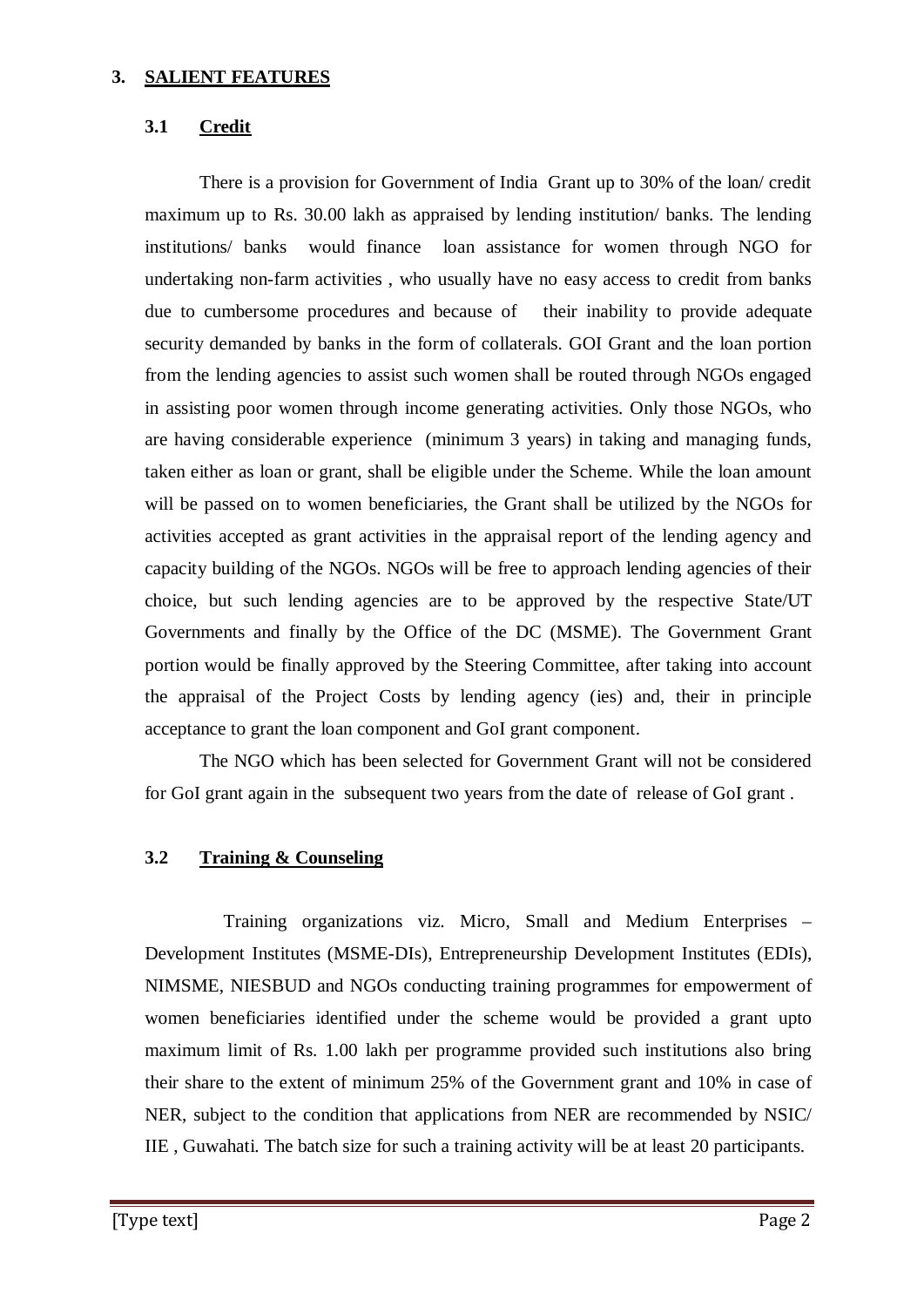## **3.3. Eliciting Information on Related Needs**

Institutions such as Entrepreneurship Development Institutes (EDIs), NIMSME, NIESBUD, IIE, MSME-DIs, EDIs sponsored by State Govt. and any other suitable institution of repute will be provided need based Government grant primarily for undertaking activities aiming at empowerment of women such as field surveys, research studies, evaluation studies, designing of training modules, etc. covered under the scheme. The activities are to be undertaken by the institution itself. No grant shall be provided for creation of posts. The grant could be used for meeting the expenses towards books, periodicals, consultants, computers including miscellaneous expenses etc. (related to specific projects). The grant shall be limited up to Rs. 5.00 lakh per project.

## **4. THE ELIGIBILITY CRITERIA FOR REGISTRATION OF NGOS.**

- a) Be a legal entity with a minimum registration of three years.
- b) Having experience in thrift and saving programmes with SHGs / individuals.
- c) Be engaged in entrepreneurship and income generation activities for women.
- d) Have basic infrastructure, qualified support staff and services to undertake microenterprise development for women.
- e) Shall be eligible for Government Assistance i.e. shall not be blacklisted by any Ministry or any State Government under any scheme.
- f) Shall not have any Government Assistance released earlier to the NGO pending i.e. Utilization Certificate overdue.

#### **5. GRANT/ ASSISTANCE FOR CAPACITY BUILDING OF NGOs**

#### **5.1 Components of GoI grant**

- a) Training expenses of operating staff on reducing scale.
- b) The expenses on operating a management and monitoring system viz. Computer Hardware with internet facilities and Software for MIS,Fax Machine, Photocopy Machine, office furniture etc
- c) Charges for legal documentation viz. for payment of stamp duty for loans agreement, hiring of legal experts, valuation of assets, examination of title deeds etc.
- d) Auditor's fee for auditing credit programme records.
- e) For establishment of new SHGs
- f) Skill Development /Common training / consultancy / networking inputs for the members (borrowers) relating to marketing, designing, packaging, quality control, technologies etc.
- g) Travelling expenses to NGO for coordinating/ monitoring the project.
- h) Payment of insurance premium on productive assets acquired by beneficiaries.
- i) Participation in exhibition and other marketing events.
- j) Part of repayment of loan installments.
- k) Others components as approved by bank/ Steering Committee.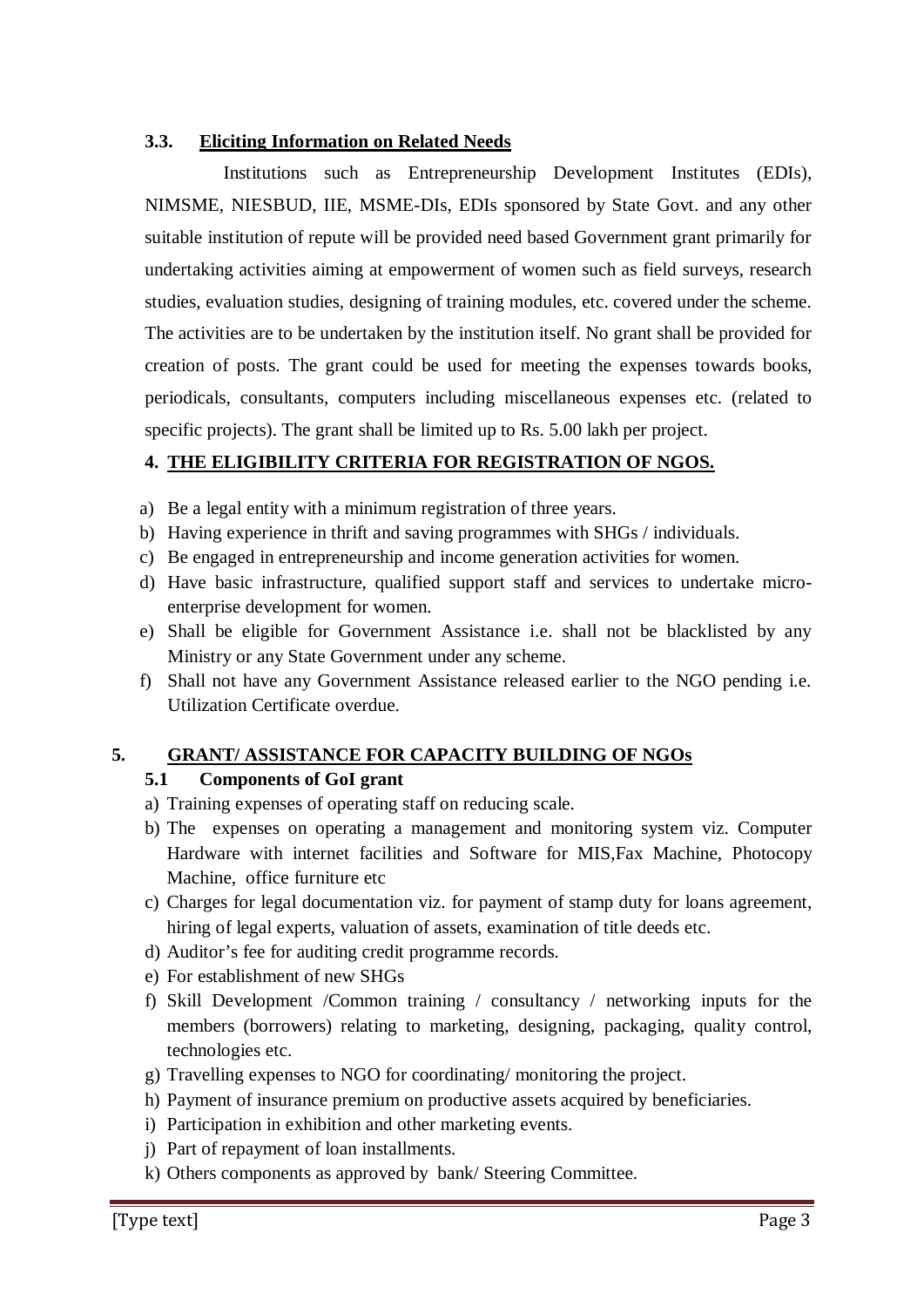## **5.2 Norms for Release of GoI Grant For Capacity Building of NGOs**

GoI grant will be maximum 30% of loan amount maximum up to Rs 30.00 lakh. Following norm will be followed for sanctioning Government Assistance/ grant for the various components of capacity building as per the proposal submitted by the applicant NGO. However, Steering Committee is empowered to modify the amount to be sanctioned under each sub-head.

| SN             | <b>Components of GoI grant</b>                                                                                                             | <b>Norms</b>    | <b>Example</b>          |
|----------------|--------------------------------------------------------------------------------------------------------------------------------------------|-----------------|-------------------------|
|                |                                                                                                                                            | (percentage     | -Rs.100 lakh loan       |
|                |                                                                                                                                            | of GoI          | and Rs.30 lakh GoI      |
| $\mathbf{1}$   |                                                                                                                                            | grant)<br>30-40 | grant<br>900000-1200000 |
|                | <b>ESDP</b> Training Programme for<br>beneficiaries                                                                                        |                 |                         |
| $\overline{2}$ | Honorarium for Project Coordinator                                                                                                         | $5 - 8$         | 150000-240000           |
| 3              | Honorarium for Marketing Manager                                                                                                           | $4 - 6$         | 120000-180000           |
| $\overline{4}$ | Honorarium for Office Assistant                                                                                                            | $3 - 5$         | 90000-150000            |
| 5              | Training to Staff of NGO                                                                                                                   | $2 - 3$         | 60000-90000             |
| 6              | Documentation                                                                                                                              | $3 - 5$         | 90000-150000            |
| $\overline{7}$ | with<br>Hardware<br>Computer<br>internet<br>facilities and Software for MIS, Fax<br>Machine, Photocopy Machine,<br>office<br>furniture etc | $8 - 10$        | 240000-300000           |
| 8              | Formation of new SHGs                                                                                                                      | $2 - 3$         | 60000-90000             |
| 9              | Travelling expenses to NGO for<br>coordinating/ monitoring the project.                                                                    | $2 - 3$         | 60000-90000             |
| 10             | <b>Auditors Fee</b>                                                                                                                        | $2 - 3$         | 60000-90000             |
| 11             | Insurance                                                                                                                                  | $5 - 8$         | 150000-240000           |
| 12             | Participation in Exhibition/Exposure<br>visit -                                                                                            | $3 - 5$         | 90000-150000            |
| 13             | <b>Evaluation study</b>                                                                                                                    | $2 - 3$         | 60000-90000             |
| 14             | Last installments for<br>of<br>Repayment<br>loan                                                                                           | 20              | 600000                  |
| 15             | Others<br>components as approved by<br>bank/ Steering Committee                                                                            | $2 - 3$         | 60000-90000             |
|                | <b>Total</b>                                                                                                                               |                 |                         |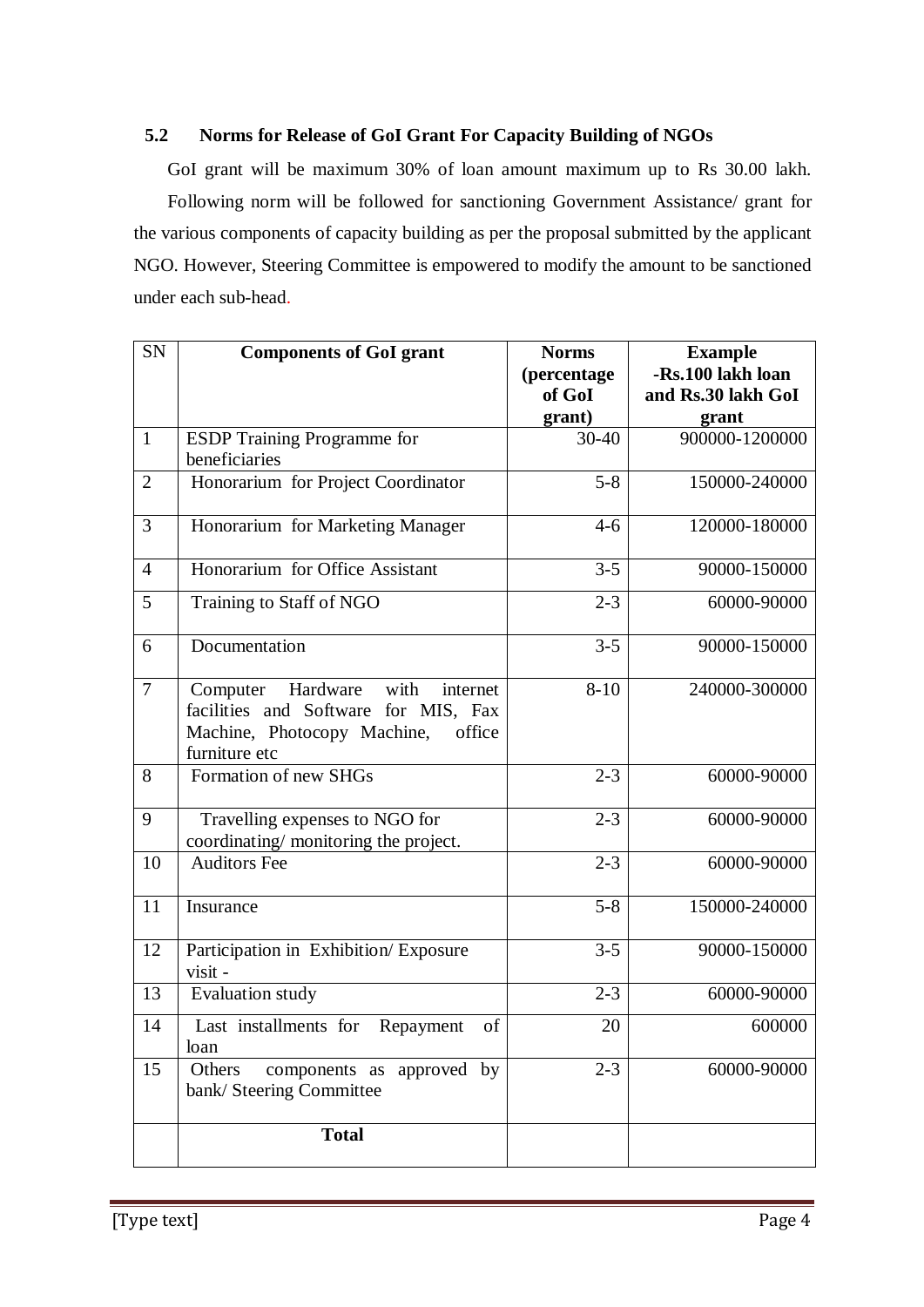# **6. IMPLEMENTING AGENCIES**

All Nationalized Banks are eligible to implement the scheme. DC (MSME) has already signed MoU with following banks to operate the scheme as lending agencies. Any other financial institution (except Nationalized Banks) wish to implement scheme will require to sign MoU with Office of DC(MSME).

| <b>SN</b> | <b>Banks</b>                     | <b>SN</b> | <b>Banks</b>          |
|-----------|----------------------------------|-----------|-----------------------|
|           | State Bank of India              | 2         | Canara Bank           |
| 3         | <b>UCO Bank</b>                  | 4         | Allahabad Bank        |
| 5         | <b>Oriental Bank of Commerce</b> | 6         | Indian Overseas Bank  |
| 7         | Dena Bank                        | 8         | <b>Indian Bank</b>    |
| 9         | <b>IDBI</b>                      | 10        | <b>Bank of Baroda</b> |
|           | <b>Syndicate Bank</b>            |           |                       |

# **7. IMPLEMENTATION**

- 7.1. Project proposals for assistance under the scheme may be submitted by the eligible NGOs in the prescribed format given at  $Annex - A$  to the concerned Director of MSME -Development Institutes at the address given at Annex – B.
- 7.2. The applications/ Project Proposals received will be scrutinized by MSME-DIs for their eligibility and forwarded to the concerned bank/respective lending agencies (Public Sector Banks) for detailed appraisal in respect of viability and feasibility of the proposal.
- 7.3. If Banks find that project proposals techno-economically viable, will issue the inprinciple sanction letter to the NGO with a copy to the concerned Director, MSME-DI and Office of DC(MSME),  $7<sup>th</sup>$  Floor, Nirman Bhawan, New Delhi.
- 7.4. The indicative format of the sanction letter is at Annex C.
- 7.5. The project proposals appraised/approved by the bank will be submitted before State Level Screening Committee (SLSC) for recommending to the Steering Committee for consideration and approval for releasing GoI grant.
- 7.6. After Government approval, GoI grant will be sent to the account of the NGO in the same bank branch that has sanctioned the loan, with the instructions that bank will release the GoI grant along with the loan or proportionately in accordance with the stipulations laid down in the MoUs/sanction letter of the DC(MSME).
- 7.7. Bank will complete all the formalities required for disbursement of loan before releasing the GoI grant.
- 7.8. In case, bank fails to disburse the loan to the NGO/beneficiary whatever may be the reasons, will have to return the GoI grant to the office of DC(MSME) through Demand Draft in favour of PAO(MSME), New Delhi .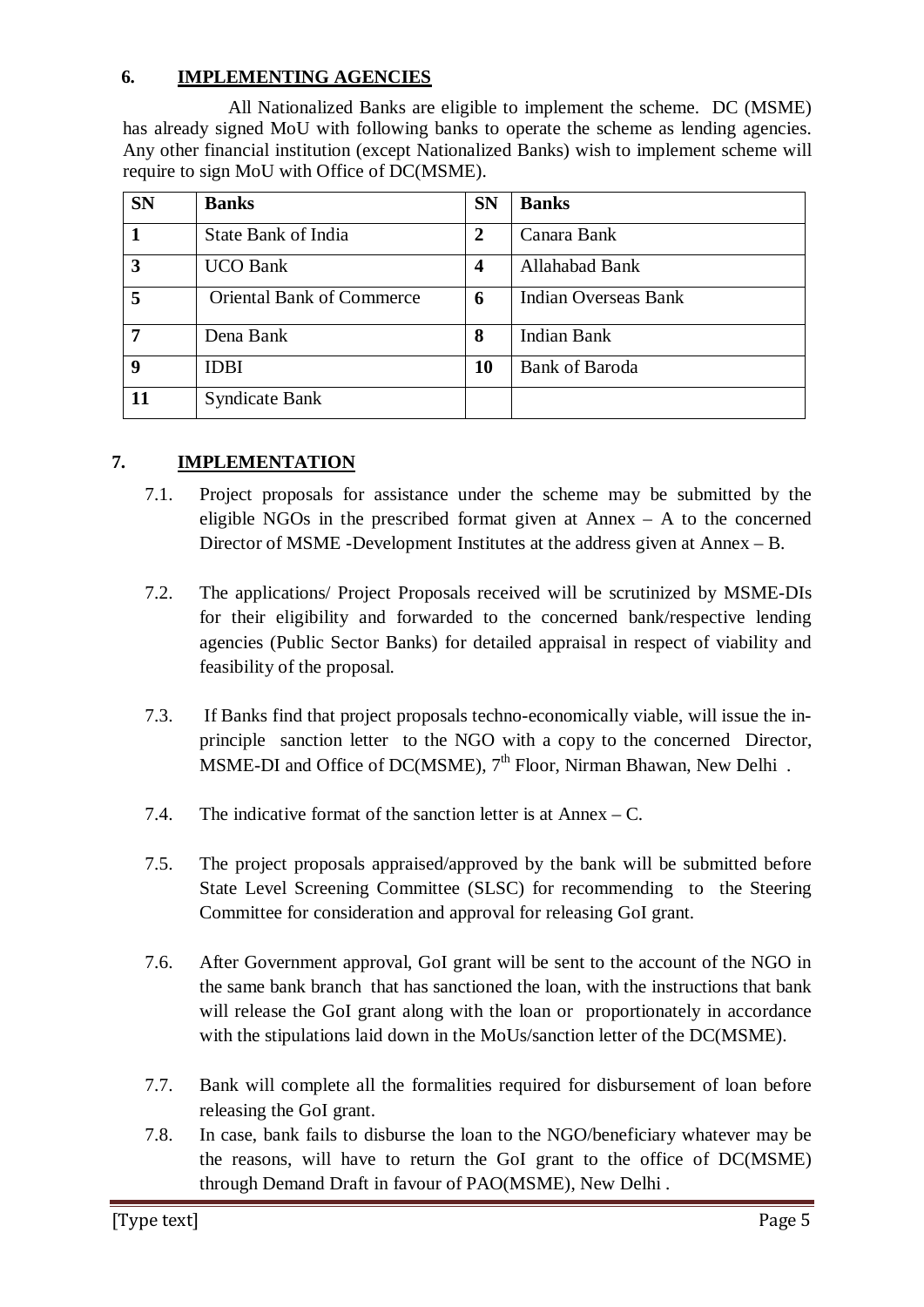- 7.9. The GoI grant should be used for the purpose for which it has been sanctioned. The amount of GoI grant for 'Last installments for repayment of loan' will be adjusted by bank against the loan .
- 7.10. NGO will submit the Utilisation Certificate in the prescribed format audited by Charted Accountant and also a progress report in the prescribed format (as per Annexure - D) to the O/o DC (MSME).

# **8. SCREENING / STEERING COMMITTEE**

- **8.1.** A State Level Screening Committee(SLSC) headed by the concerned Director , MSME-DIs will scrutinize the proposals sanctioned by bank for loan and Government Assistance under the scheme. Other members of the Committee will be (i) representative of convener bank of the state, (ii) representative of lending banks,(iii) representative of Department of Women & Child Development of the respective State. The SLSC will motivate and guide the NGOs for participation under the scheme. The SLSC may also send their suggestions to the Steering Committee to implement the scheme more effectively and in a more result oriented manner.
- **8.2** A Steering Committee under the Chairmanship of AS&DC (MSME) will review and sanction Government Assistance to proposals submitted under the scheme. Other members of the Committee are (i) representative of Additional Secretary & Financial Adviser of the Ministry of MSME, (ii) Joint Secretary, Department of Women & Child Development, (iii) Chairman & Managing Director, Lending Agencies (Banks),(iv) representative of NSIC and (v) concerned Director, MSME-DIs. Additional Development Commissioner, Office of the DC(MSME) would be the Member Secretary. Any other members can be co-opted by the Committee, if required. The Steering Committee will provide overall guidance for selection of the beneficiaries, Organisations, NGOs and Lending Agencies for Government Grants under the Scheme.
- **8.3** The Steering Committee shall undertake regular monitoring and review of implementation of projects in consultation with State Governments, lending agencies, NGOs, Training Institutions and all other stake holders in the programmes.

# **9**. **BUDGETARY PROVISION FOR THE SCHEME DURING THE 12th PLA**N

The Plan outlay for the Scheme in the 12th Plan has been kept at Rs.15.50 crore . The budgetary allocation will be utilized for providing grants to Institutions/banks willing to implement the Scheme.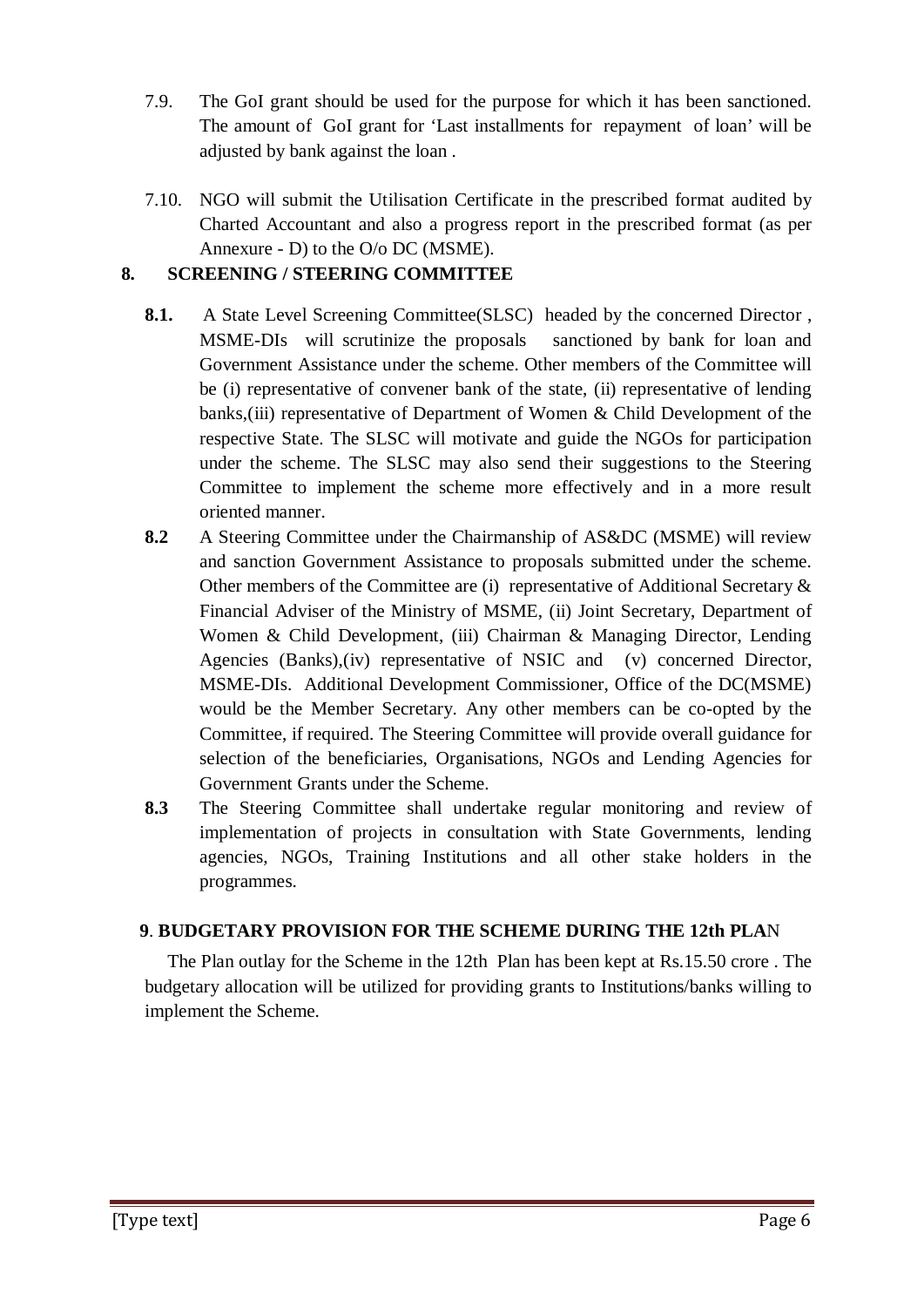- 1. Secretary (Industries) All States/UTs.
- 2. All Nationalized Banks
- 3. All Director, MSME-DIs/ Branches
- 4. All Autonomous Bodies under Ministry of MSME
- 5. Adviser, Planning Commission, Yojna Bhawan , New Delhi
- 6. Chairman, SIDBI, Lucknow
- 7. Director Of Audit Civil & Services Ministries, AGCR Building, IP Estate, New Delhi-110002.
- 8. E.A., IF Wing, Udyog Bhawan, New Delhi

Copy for kind information to:-

- 1. PS to Minister (MSME), Udyog Bhawan, New Delhi.
- 2. PPS to Secretary (MSME ), Udypog Bhawan, New Delhi.
- 3. PS to AS & DC(MSME), Nirman Bhawan, New Delhi.
- 4. PS to AS & FA, Udyog Bhawan, New Delhi.
- 5. PS to Joint Secretary (MSME), Udyog Bhawan, New Delhi.
- 6. PS to Joint Secretary, Deptt.of Rural Employment & Poverty Alleviation, Krishi Bhawan, New Delhi.
- 7. PS to Joint Secretary, Ministry of Women & Child Development , Shastri Bhawan , New Delhi
- 8. All ADCs/ IAs/JDCs/Directors in the Hq.office.
- 9. CMD, National Small Industries Corporation, "NSIC Bhawan", Okhla Industrial Estate, New Delhi-110020.
- 10. Chairman, Coir Board, Kochi- 682016
- 11. Chairman , KVIC, Mumbai.

# **OFFICE OF THE DEVELOPMENT COMMISSIONER**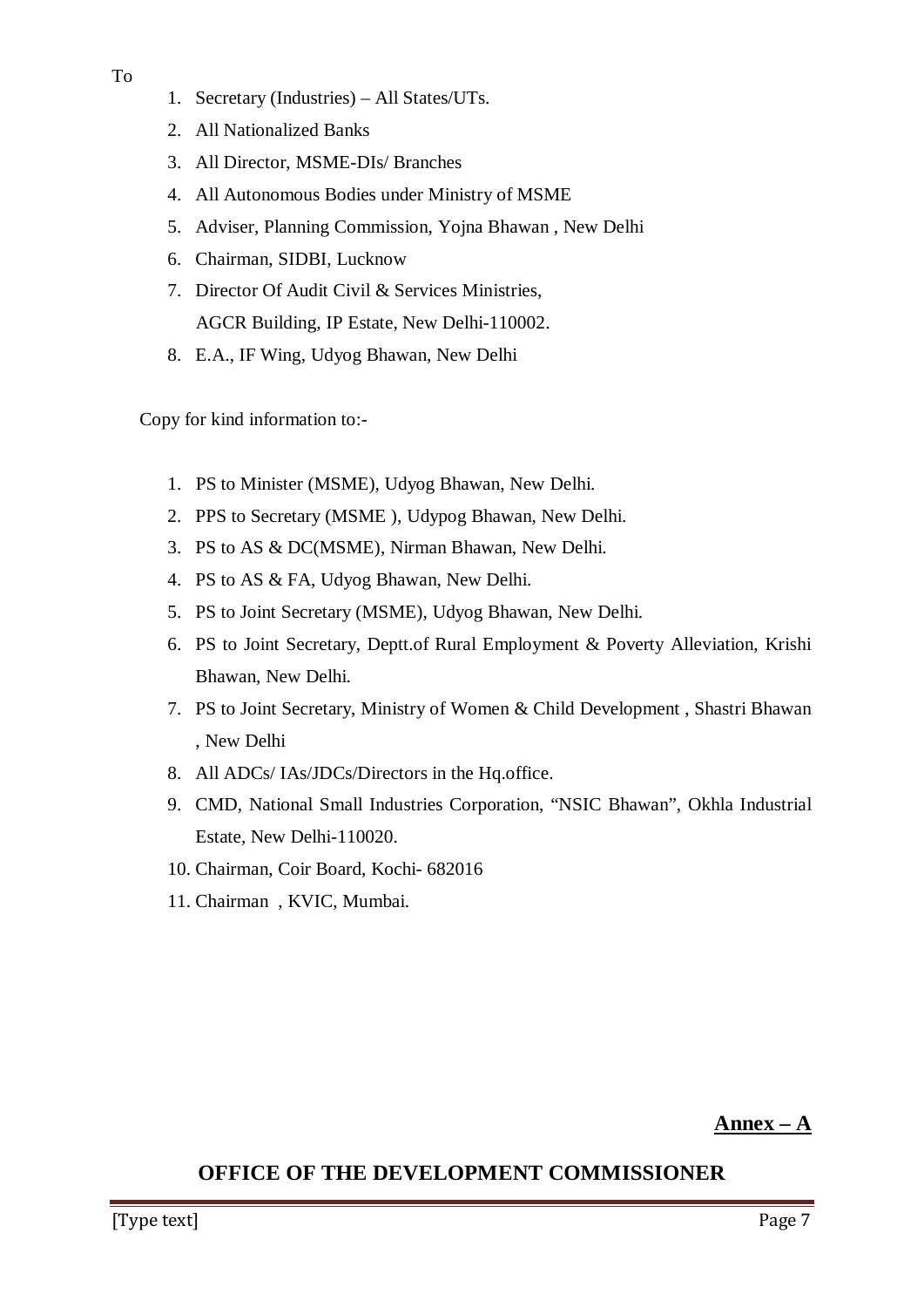# **(MSME)**

# **MINISTRY OF MSME**

# **GOVERNMENT OF INDIA**

# **Nirman Bhawan, New Delhi**

# **TRADE RELATED ENTREPRENEURSHIP ASSISTANCE & DEVELOPMENT (TREAD) FOR WOMEN**

#### **APPLICATION FORM**

## **To be submitted online- msmedi.dcmsme.gov.in/tread.aspx**

#### **1. DETAILS OF NON-GOVERNMENTAL ORGANISATION (NGO) i) Name**

# **ii) Full Address with Pin Code**

|  |  |  |  |  | P | T. | N |  |  |  |
|--|--|--|--|--|---|----|---|--|--|--|

#### **District :**

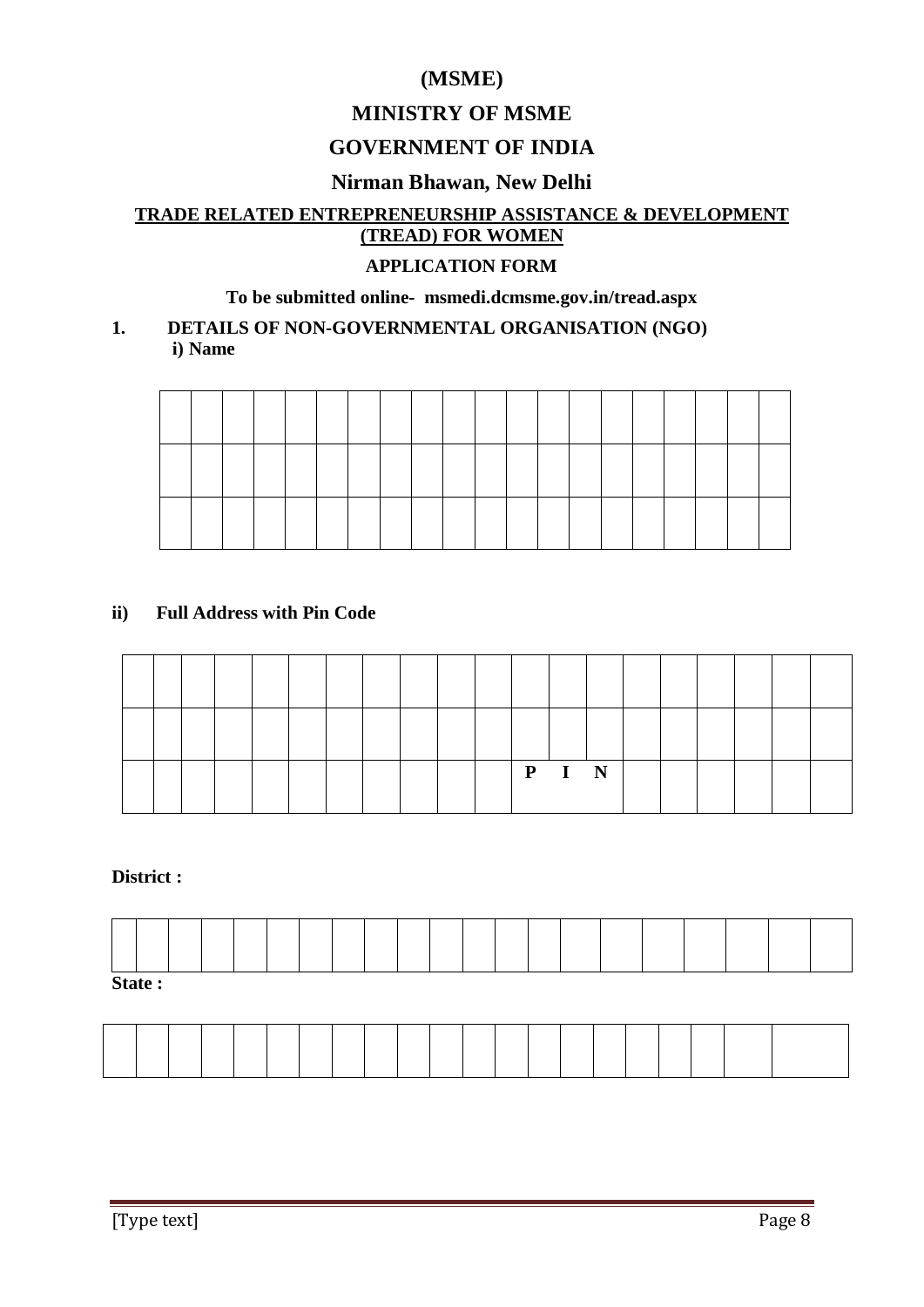#### **STD Code & Telephone numbers :**

| <b>STD Code</b> |  |
|-----------------|--|
| Tel(0)          |  |
| Tel(R)          |  |

## **FAX & E-mail address :**

| <b>FAX</b>   |  |
|--------------|--|
| $E-$<br>mail |  |

**iii) Name and Designation of Chief Functionary with contact address, Telephone No., Fax No.and E-mail ID ( Affix passport size photo)**

**iv) Names of other key functionaries, their addresses and contact details.( Affix passport size photo)**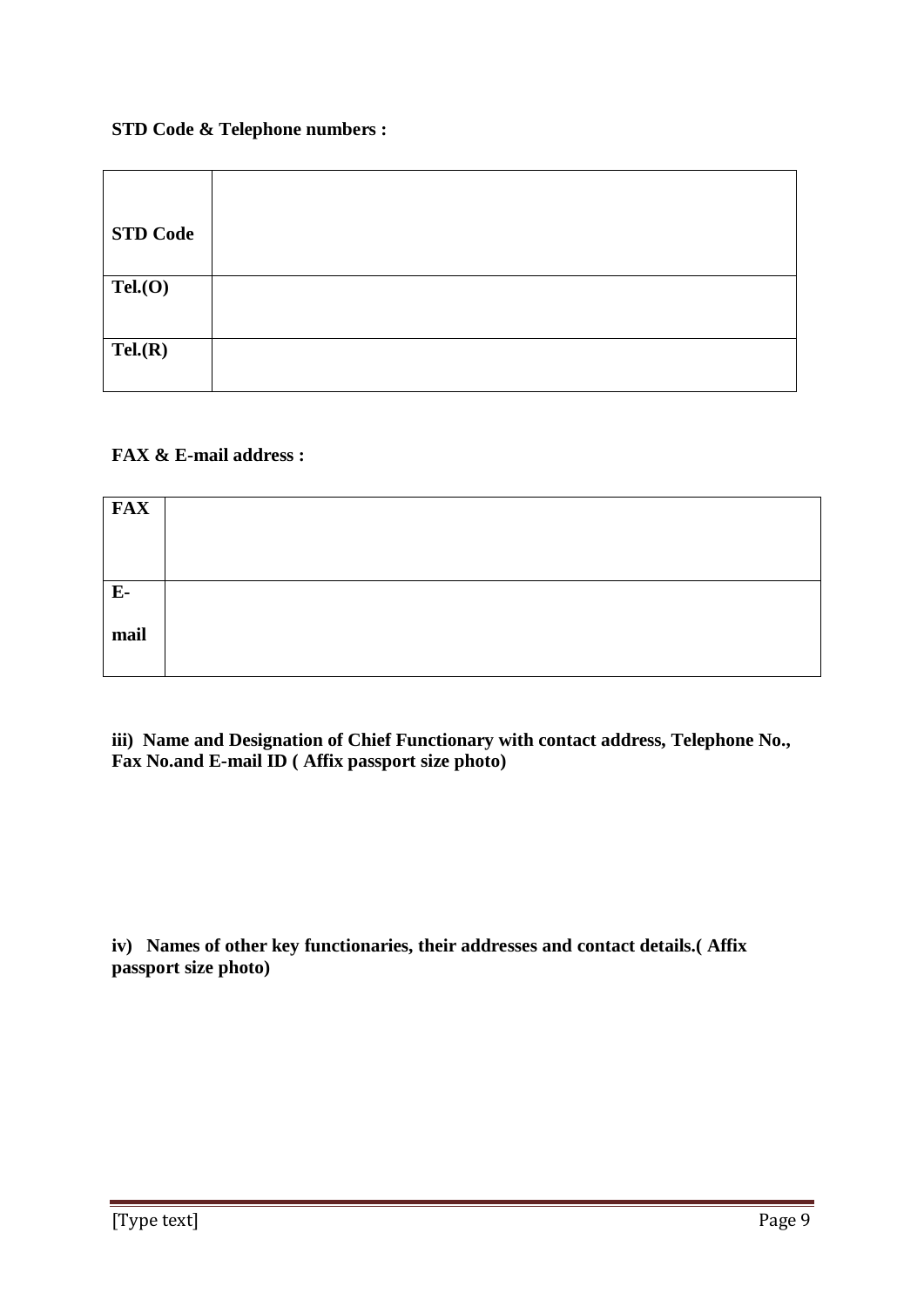| $\mathbf{v})$           |                | <b>Registration No. of Organisation -</b><br>(Enclose copy of Registration Certificate) |   |       | Annexure – I |           |                       |                                                                                  |
|-------------------------|----------------|-----------------------------------------------------------------------------------------|---|-------|--------------|-----------|-----------------------|----------------------------------------------------------------------------------|
| vi)                     |                | <b>Date of Registration</b>                                                             |   |       |              |           |                       |                                                                                  |
|                         | d              | d                                                                                       | m | m     | ${\bf y}$    | ${\bf y}$ |                       |                                                                                  |
|                         |                |                                                                                         |   |       |              |           |                       |                                                                                  |
| vii)                    | (Enclose copy) | Main objectives as given in bye-laws                                                    |   |       |              |           |                       | Annexure - II                                                                    |
| viii)<br><b>banks</b>   |                | (Enclose copy)                                                                          |   |       |              |           | <b>Annexure - III</b> | Whether there is provision in bye-laws to avail loan from lending institutions / |
| $\mathbf{i} \mathbf{x}$ |                |                                                                                         |   |       |              |           |                       | Copies of audited balance sheet for immediate last 3 years Annexure - IV         |
| $\mathbf{x}$            |                | <b>Copy of latest Annual Report</b>                                                     |   |       |              |           |                       | Annexure - V                                                                     |
| 2.                      |                | <b>ORGANISATIONAL SET UP</b>                                                            |   |       |              |           |                       |                                                                                  |
|                         |                | i. Building/ Office -                                                                   |   |       |              |           | owned / rented        |                                                                                  |
|                         |                | ii. Built-up area---- $(Sq M)$                                                          |   |       |              |           |                       |                                                                                  |
|                         |                | iii. Open Area --                                                                       |   | (SqM) |              |           |                       |                                                                                  |
|                         |                | iv. Office Staff (No.)                                                                  |   |       |              |           |                       |                                                                                  |
|                         |                | v. Field Staff (No.)                                                                    |   |       |              |           |                       |                                                                                  |
|                         |                |                                                                                         |   |       |              |           |                       |                                                                                  |
|                         |                |                                                                                         |   |       |              |           |                       |                                                                                  |
|                         |                |                                                                                         |   |       |              |           |                       |                                                                                  |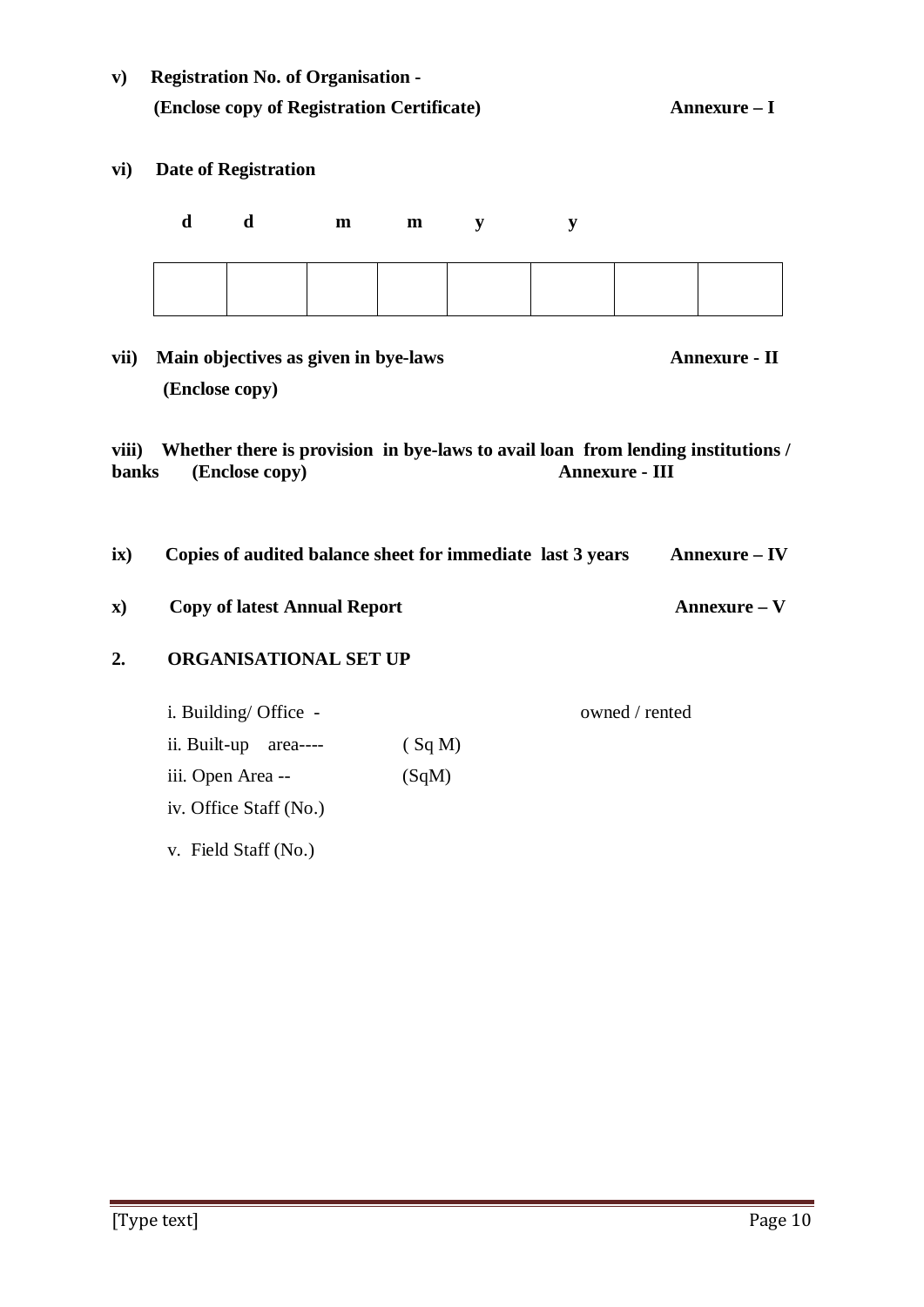## **3. MAJOR PROJECTS IMPLEMENTED BY THE ORGANISATION IN LAST THREE YEARS (Rs in Lakh)**

| Year | <b>Description</b><br>of the<br><b>Project</b> | <b>Organisations</b><br>from which<br>assistance<br>received | <b>Amount of</b><br>assistance received |  | <b>Status of</b><br>Project     | No of<br><b>Benefici</b><br>aries | <b>Remarks</b> |
|------|------------------------------------------------|--------------------------------------------------------------|-----------------------------------------|--|---------------------------------|-----------------------------------|----------------|
|      |                                                |                                                              | Grant/<br>Loan<br><b>Subsidy</b>        |  | Completed/<br><b>Continuing</b> |                                   |                |
|      |                                                |                                                              |                                         |  |                                 |                                   |                |

## **4. PROPOSED FUNDING UNDER EACH ACTIVITY OF THE PROJECT**

| <b>Name of Activity</b> | No. of<br>borrowers/ | <b>Average loan</b><br>amount per | <b>Total loan required</b><br>(Rs. in lakh) |
|-------------------------|----------------------|-----------------------------------|---------------------------------------------|
|                         | beneficiaries        | borrower (Rs.)                    |                                             |
|                         |                      |                                   |                                             |
|                         |                      |                                   |                                             |
|                         |                      |                                   |                                             |
|                         |                      |                                   |                                             |
|                         |                      |                                   |                                             |
|                         |                      |                                   |                                             |
|                         |                      |                                   |                                             |
|                         |                      |                                   |                                             |

# **5. Proposed proposal details**

**i. Places of implementation of the project.**

**Address-**

**State-**

**District-**

# 6. **AMOUNT OF GOVERNMENT GRANT SOUGHT WITH PURPOSE**

(GoI grant will be maximum up to 30% of loan amount maximum Rs.30.00lakh ).

| <b>Components of GoI grant</b> | <b>Norms</b> | <b>Example-</b> | Units/ | Amount  | of |
|--------------------------------|--------------|-----------------|--------|---------|----|
|                                |              |                 |        |         |    |
| [Type text]                    |              |                 |        | Page 11 |    |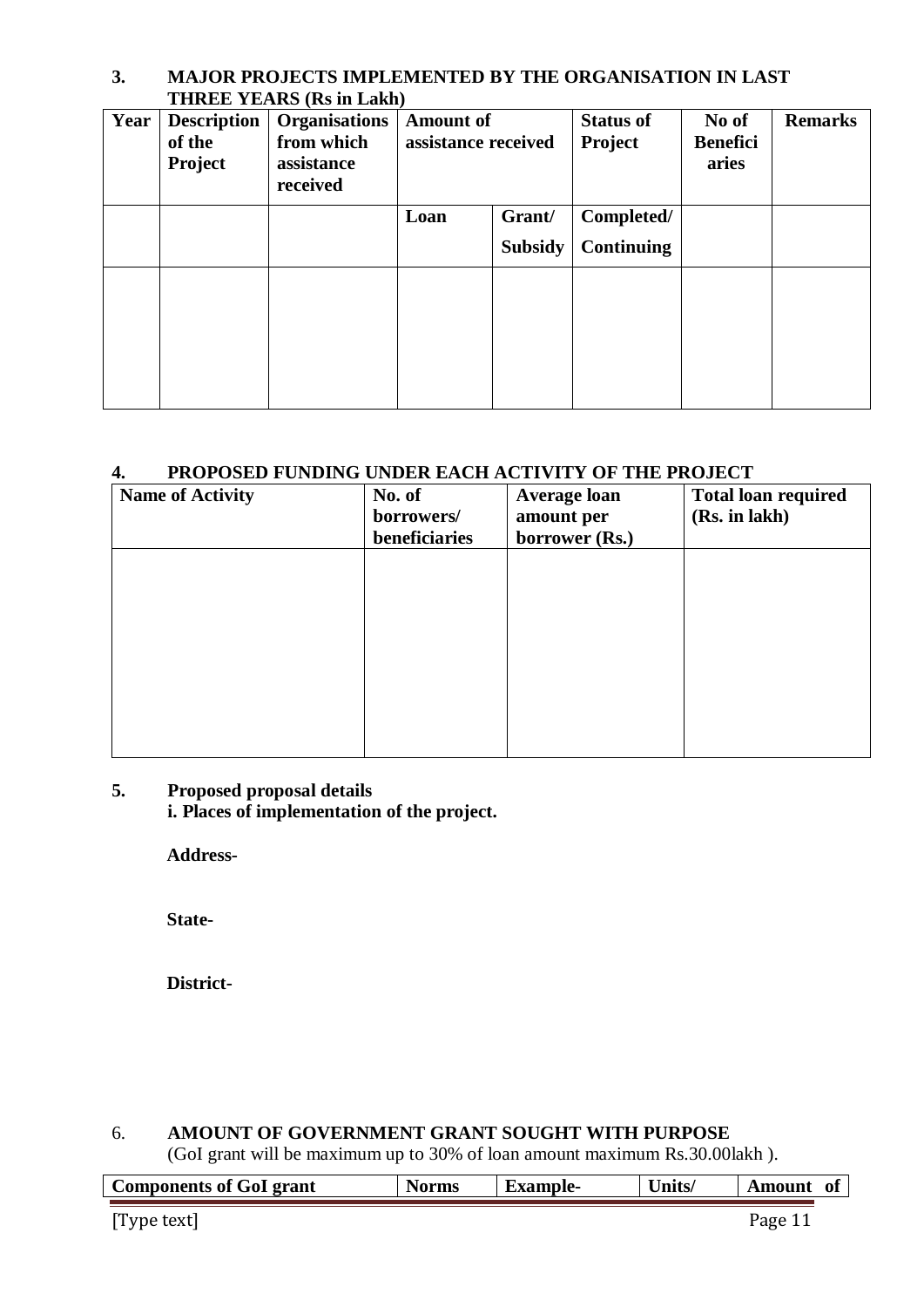|                                                                                                                                         | (percenta<br>ge of GoI<br>grant) | <b>Rs.100</b><br>lakh<br>loan and Rs.30<br>lakh grant | Nos.<br>(ii)<br>applicable | GoI grant<br>sought<br>by<br>NGO(Rs.<br>in lakh) |
|-----------------------------------------------------------------------------------------------------------------------------------------|----------------------------------|-------------------------------------------------------|----------------------------|--------------------------------------------------|
| 1. ESDP Training Programme for<br>beneficiaries                                                                                         | $30 - 40$                        | 900000-120000                                         |                            |                                                  |
| Honorarium<br>Project<br>for<br>2.<br>Coordinator                                                                                       | $5 - 8$                          | 150000-240000                                         |                            |                                                  |
| 3. Honorarium<br>for Marketing<br>Manager                                                                                               | $4 - 6$                          | 120000-180000                                         |                            |                                                  |
| 4. Honorarium for Office Assistant                                                                                                      | $3 - 5$                          | 90000-150000                                          |                            |                                                  |
| 5. Training to Staff of NGO                                                                                                             | $2 - 3$                          | 60000-90000                                           |                            |                                                  |
| 6. Documentation                                                                                                                        | $3 - 5$                          | 90000-150000                                          |                            |                                                  |
| 7. Computer Hardware with internet<br>facilities and Software for MIS, Fax<br>Machine,<br>Photocopy<br>Machine,<br>office furniture etc | $8-10$                           | 240000-300000                                         |                            |                                                  |
| 8. Formation of new SHGs                                                                                                                | $2 - 3$                          | 60000-90000                                           |                            |                                                  |
| 9. Travelling expenses to NGO for<br>coordinating/<br>monitoring<br>the<br>project                                                      | $2 - 3$                          | 60000-90000                                           |                            |                                                  |
| 10. Auditors Fee                                                                                                                        | $2 - 3$                          | 60000-90000                                           |                            |                                                  |
| 11.<br>Insurance                                                                                                                        | $5 - 8$                          | 150000-240000                                         |                            |                                                  |
| 12. Participation<br>Exhibition/<br>in<br>Exposure visit -                                                                              | $3 - 5$                          | 90000-150000                                          |                            |                                                  |
| 13. Evaluation study                                                                                                                    | $2 - 3$                          | 60000-90000                                           |                            |                                                  |
| installments<br>14.<br>Last<br>for<br>Repayment of loan                                                                                 | 20                               | 600000                                                |                            |                                                  |
| 15. Others components as approved<br>bank/ Steering committee                                                                           | $2 - 3$                          | 60000-90000                                           |                            |                                                  |
| <b>Total</b>                                                                                                                            |                                  |                                                       |                            |                                                  |

# **7. COMPONENTS/ ITEMS OF NGO's CONTRIBUTION**

| SI.<br>No. | <b>Components/Items</b> | <b>Quantity/ Units</b> | <b>Amount</b><br>lakh) | (Rs. | in |
|------------|-------------------------|------------------------|------------------------|------|----|
|            |                         |                        |                        |      |    |
|            |                         |                        |                        |      |    |
|            |                         |                        |                        |      |    |

# **8. SALIENT FEATURES OF THE PROPOSAL**

| <b>S.NO.</b> | <b>Components</b>            | <b>Amount in (Rs. lakh)</b> |
|--------------|------------------------------|-----------------------------|
|              | Loan component               |                             |
|              | Grant component              |                             |
|              | Own Fund/contribution of NGO |                             |
|              | Fotal                        |                             |

**9.** Expected level of benefit after completion of the project including anticipated monthly increase in income of the borrowers/ beneficiary women.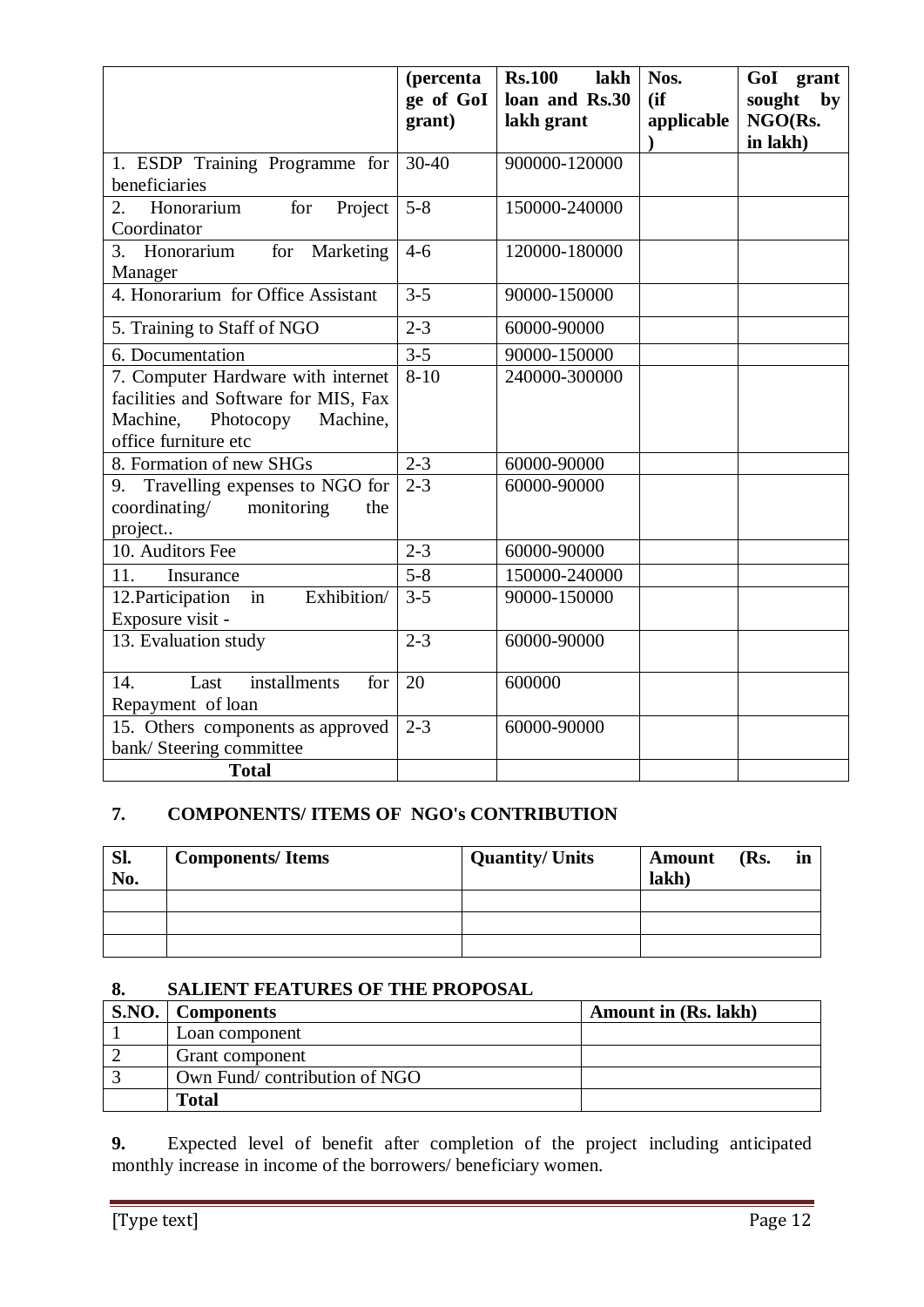#### **10. PROPOSED REPAYMENT SCHEDULE (Enclose repayment schedule statement)**

#### **11. PROPOSAL TO BE FORWARDED TO**

| S.No.          | Particulars        |
|----------------|--------------------|
|                | Name of the Bank   |
| $\overline{2}$ | <b>Branch Name</b> |
| 3              | <b>Bank Code</b>   |
| $\overline{4}$ | <b>IFSC Code</b>   |
| 5              | <b>MICR Code</b>   |
| 6              | Address            |
| $\overline{7}$ | <b>State</b>       |
| 8              | District           |
| 9              | City               |
| 10             | Phone No.          |
| 11             | Email              |

**I hereby certify that the above information furnished by me is correct. I undertake to use the Government of India grant component and the loan component received from lending agencies for the intended purpose of empowerment of women beneficiaries for their self-employment through non-farm activities as proposed above. I also undertake to sincerely monitor the utilization of assistance under the scheme. I promise to repay the loan component as per the repayment schedule proposed above or the same as fixed by mutual understanding of the undersigned and the lending institution. In case of the failure of the project I promise to refund both the GOI grant and the loan amount received. The NGO has not been blacklisted by any Ministries/ Govt. Department. Further I may also be liable for any action under the law of land for any false declaration.**

**Signature**

**Name**

**Designation in the NGO & Seal**

**Place Date**

**Annex – B**

**Application to be submitted at MSME-DIs of respective State**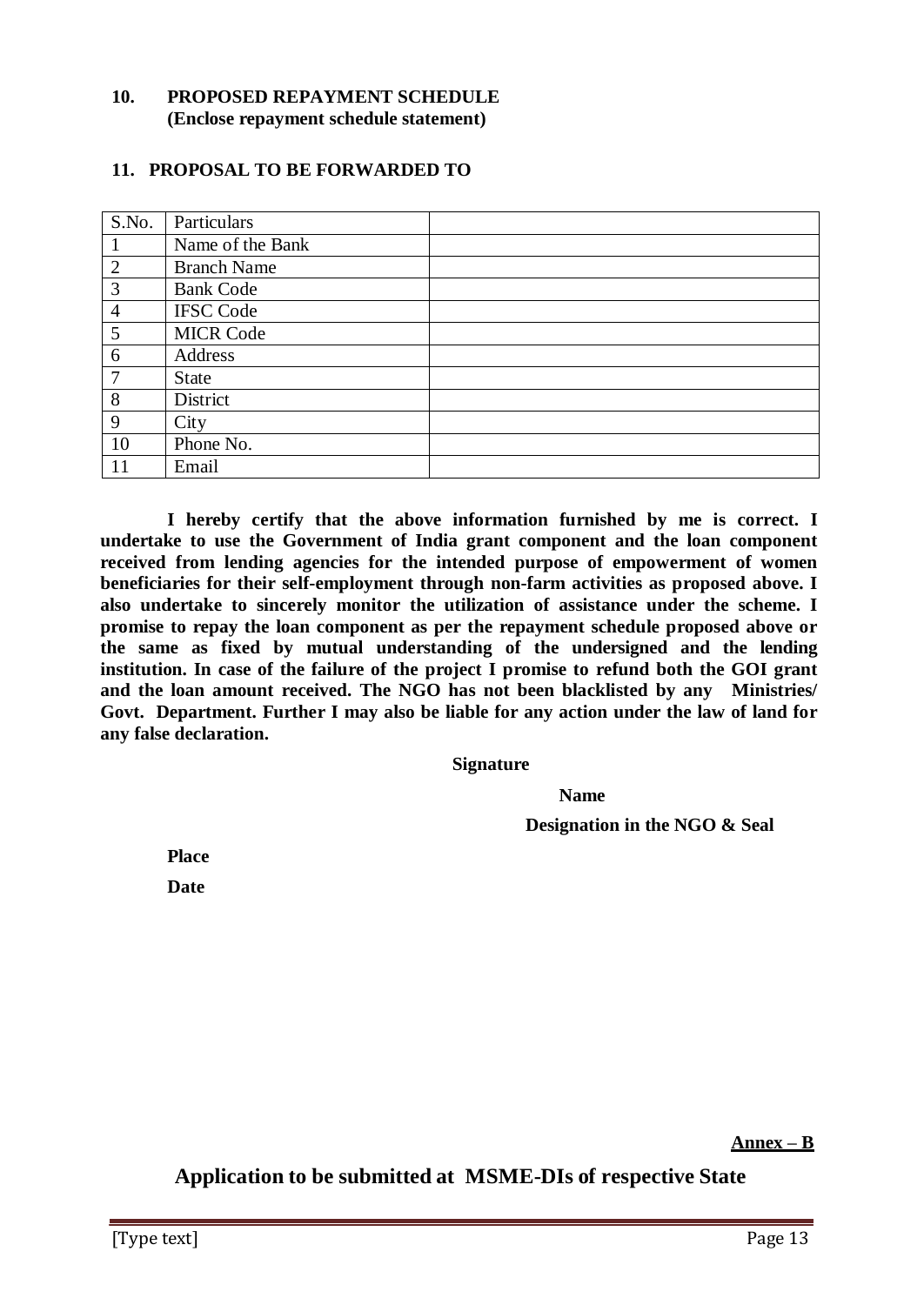| S. No. | <b>State</b> | Address                                           | Telephone No.                           |
|--------|--------------|---------------------------------------------------|-----------------------------------------|
| 1.     | Andhra       | Director,                                         | Ph: 040-23078857, (tel. Fax)            |
|        | Pradesh      | <b>MSME-DI</b>                                    | 040-23078131/32/33                      |
|        |              | Narsapur Cross Roads,                             | dcdi-hyd@dcmsme.gov.in                  |
|        |              | Bala nagar,                                       |                                         |
|        |              | Hyderabad -500 037.                               |                                         |
| 2.     | Assam        | Director,                                         | Ph:0361-2550052, 2550073                |
|        |              | <b>MSME-DI</b>                                    | fax:0361-2550298                        |
|        |              | <b>Industrial Estate</b>                          | dcdi-guwahati@dcmsme.gov.in             |
|        |              | Bamuni Maidan,                                    |                                         |
|        |              | Guwahati -781 021.                                |                                         |
| 3.     | Arunachal    | Dy. Director,                                     | 0360-2291176,                           |
|        | Pradesh      | <b>MSME-DI</b>                                    | brsisiitanagar@yahoo.co.in              |
|        |              | Apidfc building                                   |                                         |
|        |              | 'C' sector,                                       |                                         |
|        | Andaman &    | Itanagar - 791111.<br>Dy. Director,               | Ph: 03192-252308                        |
| 4.     | Nicobar      | <b>MSME-DI</b>                                    |                                         |
|        | Islands      | VIP Road, Jungle Ghat,                            |                                         |
|        |              | Post box no.547,                                  |                                         |
|        |              | Portblair-744103                                  |                                         |
| 5.     | <b>Bihar</b> | Director,                                         | Ph:0621-2282486                         |
|        |              | <b>MSME-DI</b>                                    | fax:-2284425                            |
|        |              | Goshala Road,                                     | dcdi-mzfpur@dcmsme.gov.in               |
|        |              | P.o. Ramna,                                       |                                         |
|        |              | Muzaffarpur -842 002.                             |                                         |
|        |              | Director,                                         | Ph:0612-2262719, 0612-2262186           |
|        |              | <b>MSME-DI</b>                                    | , 0612-2262208                          |
|        |              | Patliputra Industrial Estate,<br>Patna - 800 013. | fax:0612-2261677                        |
|        |              |                                                   | dcdi-patna@dcmsme.gov.in                |
| 6.     | Chhattisgarh | Director,                                         | Ph:0771-2102700                         |
|        |              | <b>MSME-DI</b>                                    | dcdi-raipur@dcmsme.gov.in               |
|        |              | Near Urkala Railway station                       |                                         |
|        | Dadra &      | Girgaon, Raipur<br>Dy.Director,                   | 0260-2640933,2643103                    |
| 7.     | Nagarhavelli | MSME-DI                                           | brdcdi-silv@dcmsme.gov.in               |
|        |              | Masat Industrial Estate,                          |                                         |
|        |              | Silvassa-396230                                   |                                         |
| 8.     | Delhi        | Director,                                         | Ph:011-26847223,26838118/269            |
|        |              | <b>MSME-DI</b>                                    | fax:011-26838016                        |
|        |              | Okhla Industrial Estate,                          | dcdi-ndelhi@dcmsme.gov.in               |
|        |              | New Delhi -110 020.                               |                                         |
| 9.     | Goa          | Director,                                         | Ph:0832-2705092/93,2725979              |
|        |              | <b>MSME-DI</b>                                    | fax:0832-2705094                        |
|        |              | Opp. Konkan railway station.                      | $dcdi-goa@dcmsme.gov.in$                |
|        |              | (Kepem Road), P.O. Box                            |                                         |
|        |              | 334, Margao - 403 601.                            |                                         |
| 10.    | Gujarat      | Director,<br>MSME-DI                              | Ph:079-27540619, 079-7544248<br>$079 -$ |
|        |              | Harsiddh chamber,                                 | 7543147                                 |
|        |              | 4 <sup>th</sup> floor, Ashram Road,               | dcdi-ahmbad@dcmsme.gov.in               |
|        |              |                                                   |                                         |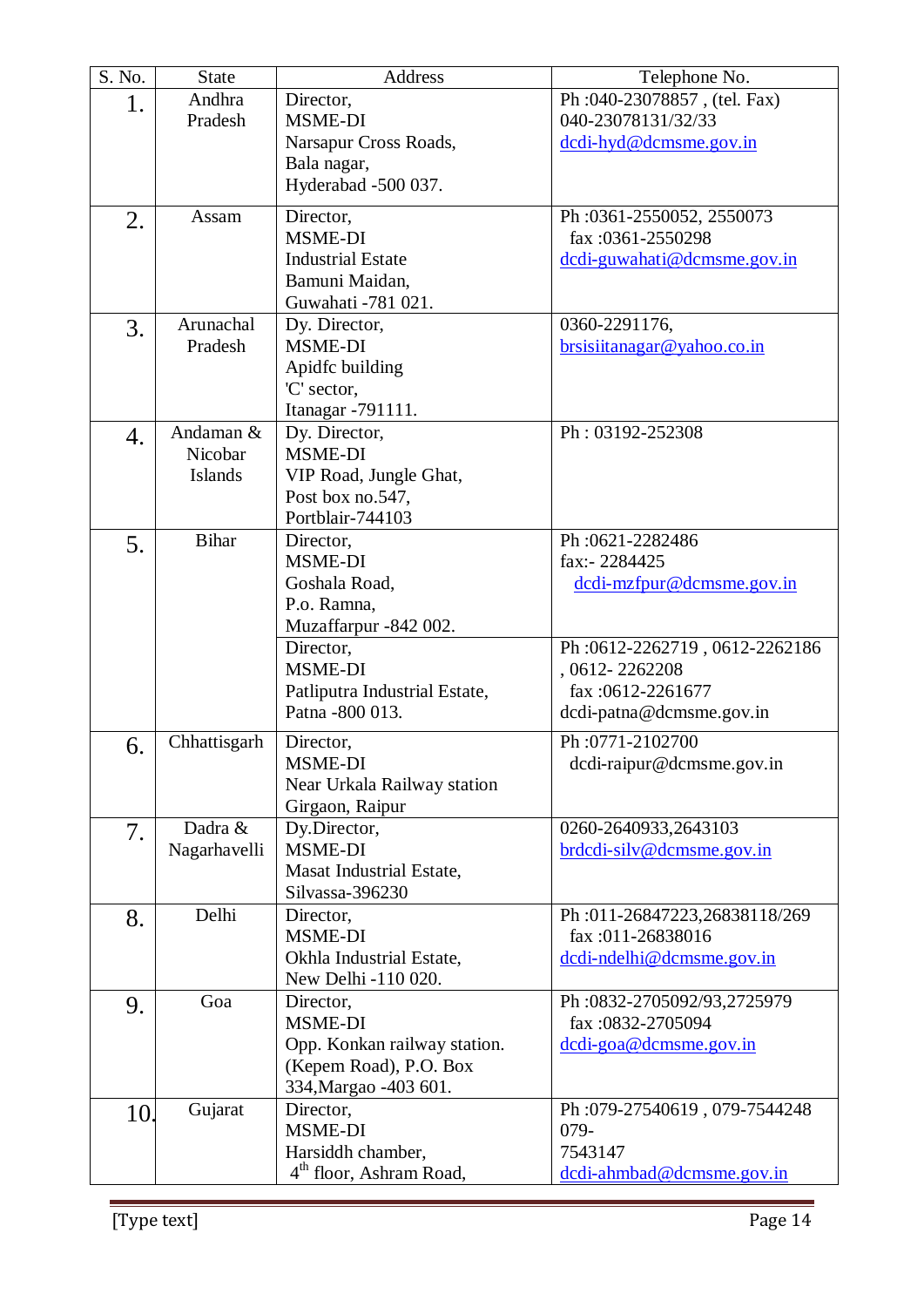|     |             | Ahmedabad -380 014.                             |                                          |
|-----|-------------|-------------------------------------------------|------------------------------------------|
| 11  | Haryana     | Director,                                       | Ph:0184-2230910                          |
|     |             | <b>MSME-DI</b>                                  | fax:0184-2231862                         |
|     |             | Industrial Development Colony,                  | dcdi-karnal@dcmsme.gov.in                |
|     |             | near ITI, Kunjpura Road, Karnal -               |                                          |
|     |             | 132 001.                                        |                                          |
| 12. | Himachal    | Director,                                       | Ph:01792-230766                          |
|     | Pradesh     | <b>MSME-DI</b>                                  | fax:01792-230265                         |
|     |             | <b>Electronics Complex</b>                      | dcdi-solan@dcmsme.gov.in                 |
|     |             | Chambaghat,<br>Solan -173213.                   |                                          |
| 13. | Jammu &     | Director,                                       | Ph:0191-2431077                          |
|     | Kashmir     | MSME-DI                                         | fax:0191-2450035                         |
|     |             | Digiana Industrial Estate                       | dcdi-jammu@dcmsme.gov.in                 |
|     |             | Jammu -180 004.                                 |                                          |
| 14. | Jharkhand   | Director,                                       | Ph: 0651-2544161/392                     |
|     |             | MSME-DI                                         | fax: 0651-2544743                        |
|     |             | Namkum Industrial Area,                         | dcdi-ranchi@dcmsme.gov.in                |
|     |             | 3 <sup>rd</sup> Floor, RIADA, samlong           |                                          |
|     |             | Ranchi - 834010.                                |                                          |
| 15. | Karnataka   | Director,                                       | Ph:080-23151540/582/583                  |
|     |             | MSME-DI                                         | fax:080-23144506                         |
|     |             | Rajaji nagar,                                   | dcdi-bang@dcmsme.gov.in                  |
|     |             | <b>Industrial Estate</b><br>Bangalore -560 044. |                                          |
|     |             |                                                 |                                          |
|     |             | Director,                                       | Ph:0836-                                 |
|     |             | <b>MSME-DI</b>                                  | 2332334/2330589/2335634                  |
|     |             | Industrial Estate,                              | fax:0836-2330389                         |
|     |             | Gokul Road, Hubli -580 030                      | dcdi-hubli@dcmsme.gov.in                 |
|     |             |                                                 |                                          |
| 16. | Kerala      | Director,<br>MSME-DI                            | Ph: 0487-2360216/686<br>fax:0487-2360216 |
|     |             | Kanjany Road,, A yyanthole,                     | dcdi-thrissur@dcmsme.gov.in              |
|     |             | Thrissur -680 003.                              |                                          |
| 17  | Lakshadweep | Dy. Director,                                   | 04897-273345                             |
|     |             | <b>MSME-DI</b>                                  | brdcdi-laks@dcmsme.gov.in                |
|     |             | Nucleus cell, Amini island,                     |                                          |
|     |             | Lakshadweep-682552                              |                                          |
| 18. | Madhya      | Director,                                       | Ph:0731-2420723 /2421048                 |
|     | Pradesh     | <b>MSME-DI</b>                                  | dcdi-indore@dcmsme.gov.in                |
|     |             | 10, Industrial Estate,                          |                                          |
|     | Maharashtra | Polo ground, Indore -452 003.<br>Director,      | Ph.:022-                                 |
| 19. |             | MSME-DI                                         | 28576090/28573091/28579092               |
|     |             | Kurla Andheri Road, Saki Naka,                  | fax:022-28570663                         |
|     |             | Mumbai -40072                                   | dcdi-mumbai@dcmsme.gov.in                |
|     |             |                                                 |                                          |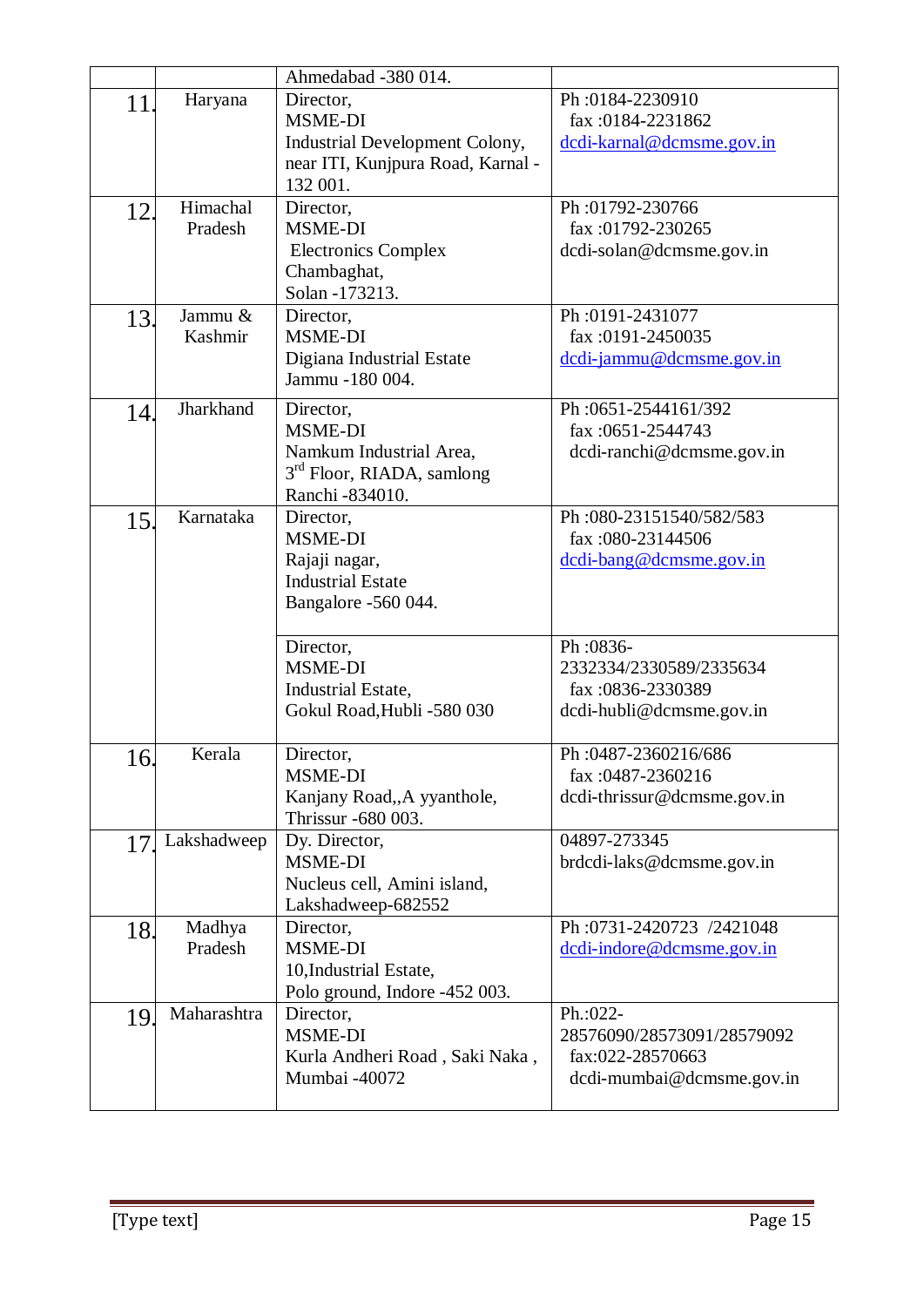|     |                       | Director,<br>MSME-DI<br>C- Block, CGO Complex,<br>Seminary Hill,, Nagpur -440 006.        | 0712-2511985/2510352<br>dcdi-nagpur@dcmsme.gov.in                                                 |
|-----|-----------------------|-------------------------------------------------------------------------------------------|---------------------------------------------------------------------------------------------------|
| 20. | Manipur               | Director,<br>MSME-DI<br>C-17/18, Takyelpat Industrial<br>Estate,,Imphal -795 001.         | Ph:0385-2449096/2449096(fax)<br>dcdi-imphal@dcmsme.gov.in                                         |
| 21  | Meghalaya             | Dy.Director,<br><b>MSME-DI</b><br>Lower lachimiere,<br>Shilong-793001                     | 0364 2223349<br>brdcdi-shil@dcmsme.gov.in                                                         |
| 22. | Mizoram               | Dy. Director,<br><b>MSME-DI</b><br>Upper Republic Road, Aizwal                            | 0389-2323448<br>brdcdi-aizw@dcmsme.gov.in                                                         |
| 23. | Nagaland              | Dy. Director,<br><b>MSME-DI</b><br><b>Industrial Estate, Dimapur-</b><br>795001, Nagaland | 03862-248552<br>brdcdi-dima@dcmsme.gov.in                                                         |
| 24. | Odisha                | Director,<br>MSME-DI<br>Vikas Sadan, College<br>Square, Cuttack -753 003.                 | Ph: 0671-2548006/077/049<br>fax:0671-2611958<br>dedi-cuttack@dcmsme.gov.in                        |
| 25. | Punjab/<br>Chandigarh | Director,<br><b>MSME-DI</b><br>Industrial Area -B,<br>Ludhiana -141 003                   | Ph:0161-2531733/735<br>fax:0161-2533225<br>dcdi-ludhiana@dcmsme.gov.in                            |
| 26. | Rajasthan             | Director,<br>MSME-DI<br>22, Godown, Industrial Estate,<br>Jaipur -302 006.                | Ph:0141-2212098/3099/0553<br>fax:0141-2210553<br>dcdi-jaipur@dcmsme.gov.in                        |
| 27  | Sikkim                | Director,<br>MSME-DI<br>Tadong housing colony, PO.<br>Tadong, Gangtok -737102             | Ph:03592-231262/880<br>fax:03592-231262<br>dcdi-gangtok@dcmsme.gov.in                             |
| 28. | Tamil Nadu            | Director,<br><b>MSME-DI</b><br>65/1, GST Road, Guindy,<br>PB-3746,<br>Chennai -600 032.   | Ph:044-22501011, 044-22501475<br>,044-22501785<br>fax: 044-22341014<br>dcdi-chennai@dcmsme.gov.in |
| 29. | Tripura               | Director,<br><b>MSME-DI</b><br>21, Harish Thakur road,<br>Agartala -799001                | Ph:0381-2322640<br>fax:0381-2326570<br>dedi-agartala@dcmsme.gov.in                                |
| 30. | <b>Uttar Pradesh</b>  | Director,<br><b>MSME-DI</b><br>107, industrial estate,<br>Kalpi road,<br>Kanpur -208 012. | Ph:0512-2295070, 0512-2295071<br>0512-2295073<br>fax:0512-2220831<br>dcdi-kanpur@dcmsme.gov.in    |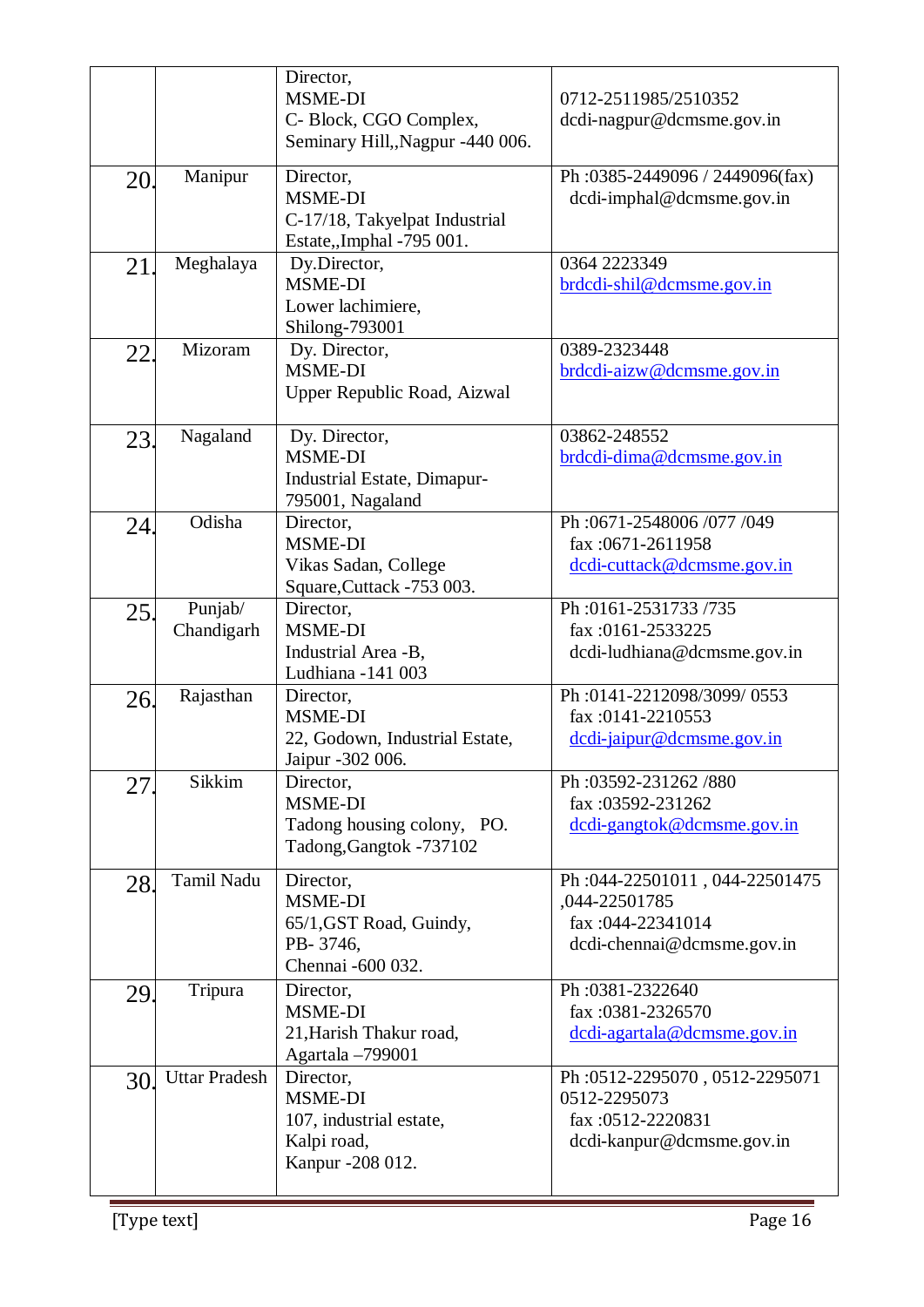|     |             | Director,<br><b>MSME-DI</b><br>34, Industrial Estate, Nunhai,<br>Agra -282 006.             | Ph: 0562-2280879<br>fax: $0562 - 2280882$<br>dcdi-agra@dcmsme.gov.in    |
|-----|-------------|---------------------------------------------------------------------------------------------|-------------------------------------------------------------------------|
|     |             | Director,<br><b>MSME-DI</b><br>E-17/18, Industrial estate,<br>Naini, Allahabad -211 009.    | Ph: 0532-2697468/6810<br>fax: 0532-2696809<br>dcdi-allbad@dcmsme.gov.in |
| 31  | Uttrakhand  | Director,<br><b>MSME-DI</b><br>Kham Bungala<br>campus, kaladungi Road,<br>Haldwani -263139. | Ph:05946-228353<br>fax: $05946 - 221053$<br>dcdi-haldwani@dcmsme.gov.in |
| 32. | West Bengal | Director,<br><b>MSME-DI</b><br>111 & 112, B.T. Road,<br>Kolkata - 700 035.                  | Ph:033-25770595/598<br>fax:033-25775531<br>dcdi-kolkatta@dcmsme.gov.in  |